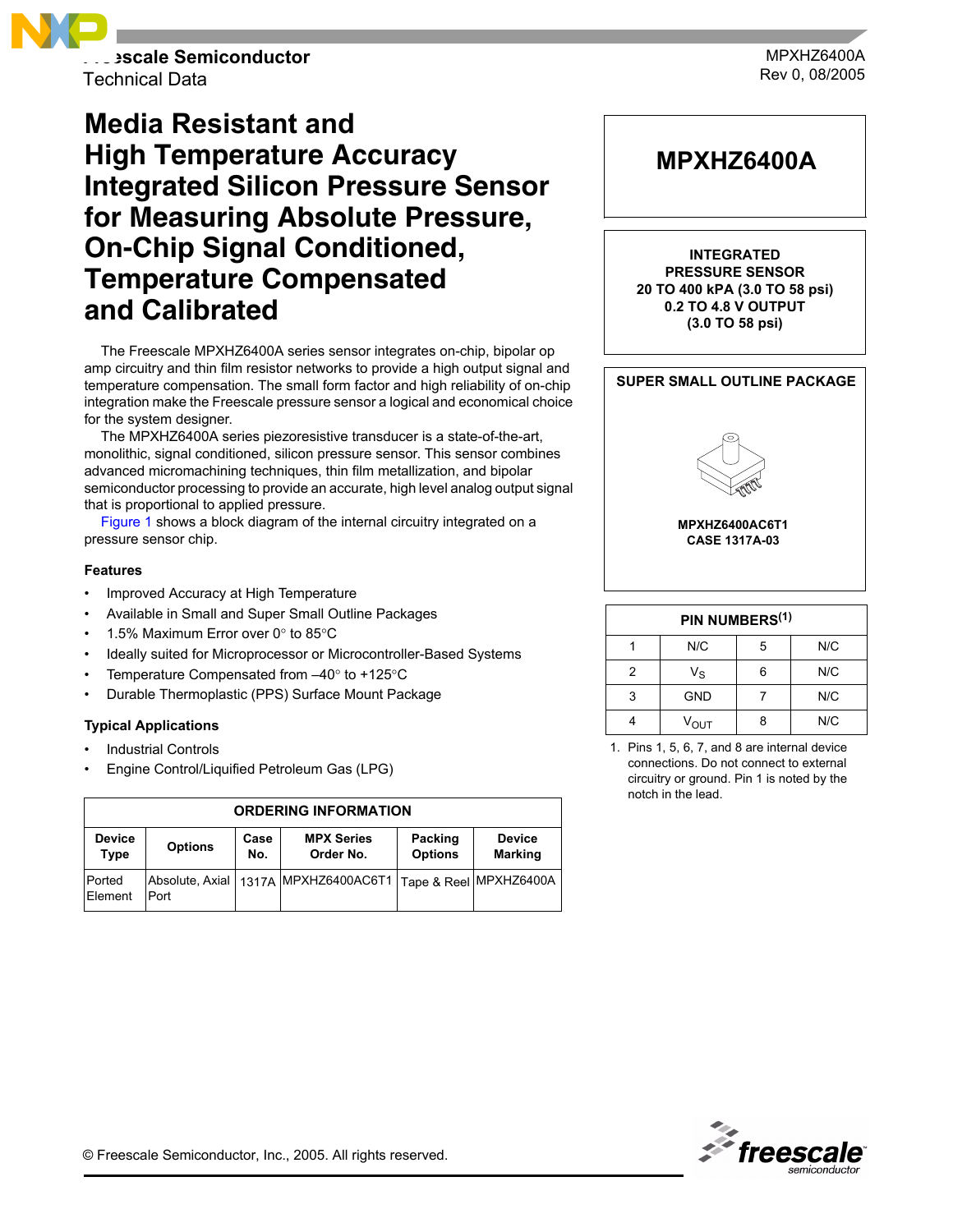



**Figure 1. Fully Integrated Pressure Sensor Schematic**

# **Table 1. Maximum Ratings(1)**

| Rating                                                     | Symbol                    | Value                | Unit        |
|------------------------------------------------------------|---------------------------|----------------------|-------------|
| Maximum Pressure                                           | $P_{MAX}$                 | 1600                 | kPa         |
| Storage Temperature                                        | $\mathsf{T}_{\text{STG}}$ | $-40^\circ$ to +125° | $^{\circ}C$ |
| <b>Operating Temperature</b>                               | $T_A$                     | $-40^\circ$ to +125° | ℃           |
| Output Source Current @ Full Scale Output <sup>(2)</sup>   | $I_0$ +                   | 0.5                  | mAdc        |
| Output Sink Current @ Minimum Pressure Offset <sup>2</sup> | $L_0$                     | $-0.5$               | mAdc        |

1. Exposure beyond the specified limits may cause permanent damage or degradation to the device.

2. Maximum Output Current is controlled by effective impedance from  $V_{out}$  to GND or  $V_{out}$  to  $V_S$  in the application circuit.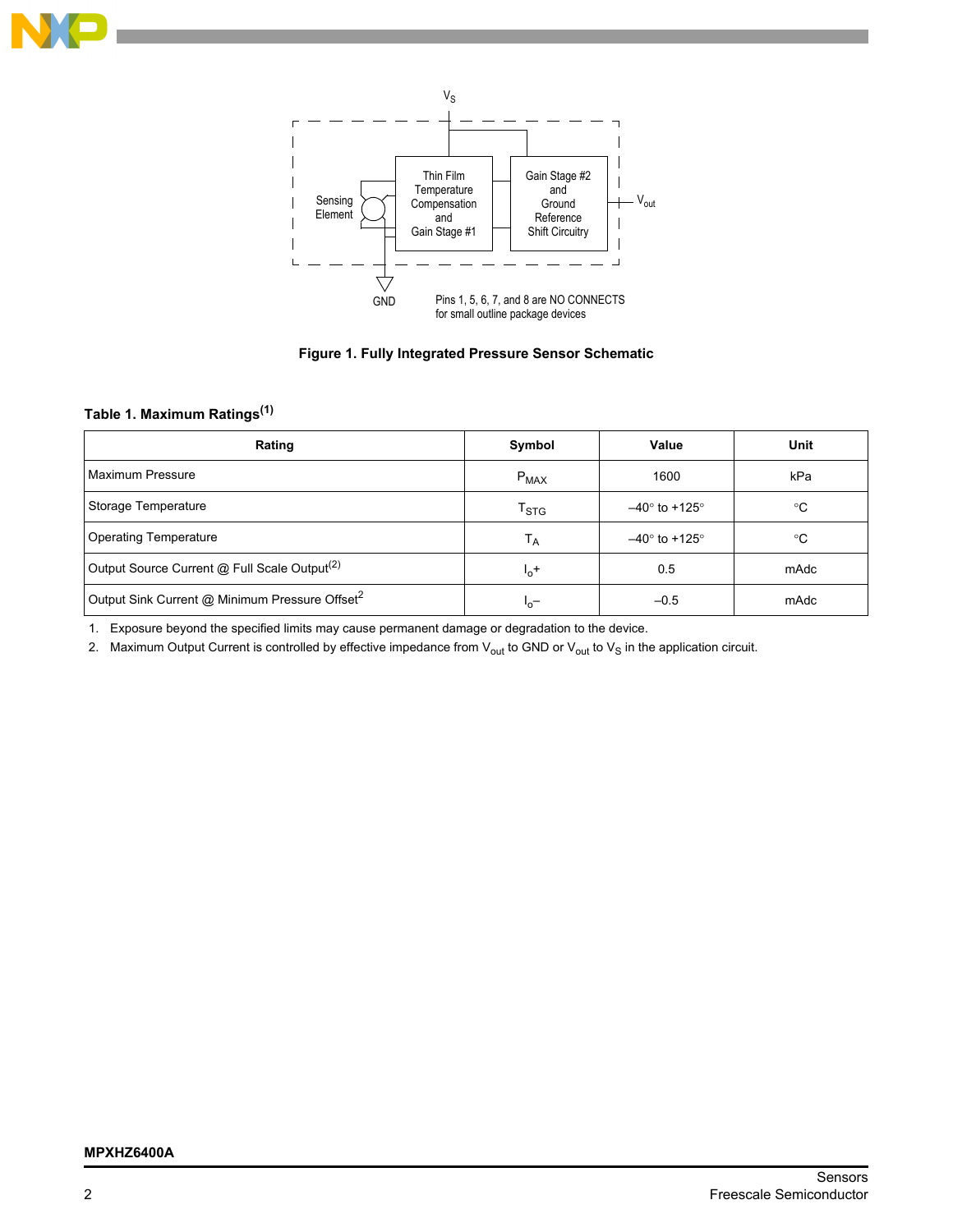

| <b>Characteristic</b>                                                            |                       | Symbol                 | Min   | Typ        | <b>Max</b> | <b>Unit</b>       |
|----------------------------------------------------------------------------------|-----------------------|------------------------|-------|------------|------------|-------------------|
| Pressure Range                                                                   |                       | $P_{OP}$               | 20    |            | 400        | kPa               |
| Supply Voltage <sup>(1)</sup>                                                    |                       | $V_S$                  | 4.64  | 5.0        | 5.36       | Vdc               |
| Supply Current                                                                   |                       | $I_{\rm o}$            |       | 6.0        | 10         | mAdc              |
| Minimum Pressure Offset<br>@ $V_S$ = 5.0 Volts <sup>(2)</sup>                    | (0 to $85^{\circ}$ C) | $V_{\text{off}}$       | 0.133 | 0.2        | 0.267      | Vdc               |
| Full Scale Output<br>$\textcircled{a}$ V <sub>S</sub> = 5.0 Volts <sup>(3)</sup> | (0 to $85^{\circ}$ C) | V <sub>FSO</sub>       | 4.733 | 4.8        | 4.866      | Vdc               |
| Full Scale Span<br>$\textcircled{a}$ V <sub>S</sub> = 5.0 Volts <sup>(4)</sup>   | (0 to $85^{\circ}$ C) | <b>V<sub>FSS</sub></b> | 4.467 | 4.6        | 4.733      | Vdc               |
| Accuracy <sup>(5)</sup>                                                          | (0 to 85 $\degree$ C) |                        |       |            | ±1.5       | $\%V_{FSS}$       |
| Sensitivity                                                                      |                       | V/P                    |       | 12.1       |            | mV/kPa            |
| Response Time <sup>(6)</sup>                                                     |                       | $t_{\mathsf{R}}$       |       | 1.0        |            | ms                |
| Warm-Up Time <sup>(7)</sup>                                                      |                       |                        |       | 20         |            | ms                |
| Offset Stability <sup>(8)</sup>                                                  |                       |                        |       | $\pm 0.25$ |            | %V <sub>FSS</sub> |

#### **Table 2. Operating Characteristics** ( $V_S$  = 5.0 Vdc,  $T_A$  = 25°C.)

1. Device is ratiometric within this specified excitation range.

2. Offset  $(V_{off})$  is defined as the output voltage at the minimum rated pressure.

3. Full Scale Output ( $V<sub>FSO</sub>$ ) is defined as the output voltage at the maximum or full rated pressure.

4. Full Scale Span ( $V_{FSS}$ ) is defined as the algebraic difference between the output voltage at full rated pressure and the output voltage at the minimum rated pressure.

5. Accuracy is the deviation in actual output from nominal output over the entire pressure range and temperature range as a percent of span at 25°C due to all sources of error including the following:

Linearity:Output deviation from a straight line relationship with pressure over the specified pressure range.

Temperature Hysteresis:Output deviation at any temperature within the operating temperature range, after the temperature is cycled to and from the minimum or maximum operating temperature points, with zero differential pressure applied.

Pressure Hysteresis:Output deviation at any pressure within the specified range, when this pressure is cycled to and from the minimum or maximum rated pressure, at 25°C.

TcSpan:Output deviation over the temperature range of 0 to 85°C, relative to 25°C.

TcOffset:Output deviation with minimum rated pressure applied, over the temperature range of 0 to 85°C, relative to 25°C.

Variation from Nominal: The variation from nominal values, for Offset or Full Scale Span, as a percent of V<sub>FSS</sub>, at 25°C.

- 6. Response Time is defined as the time for the incremental change in the output to go from 10% to 90% of its final value when subjected to a specified step change in pressure.
- 7. Warm-up Time is defined as the time required for the product to meet the specified output voltage after the Pressure has been stabilized.
- 8. Offset Stability is the product's output deviation when subjected to 1000 hours of Pulsed Pressure, Temperature Cycling with Bias Test.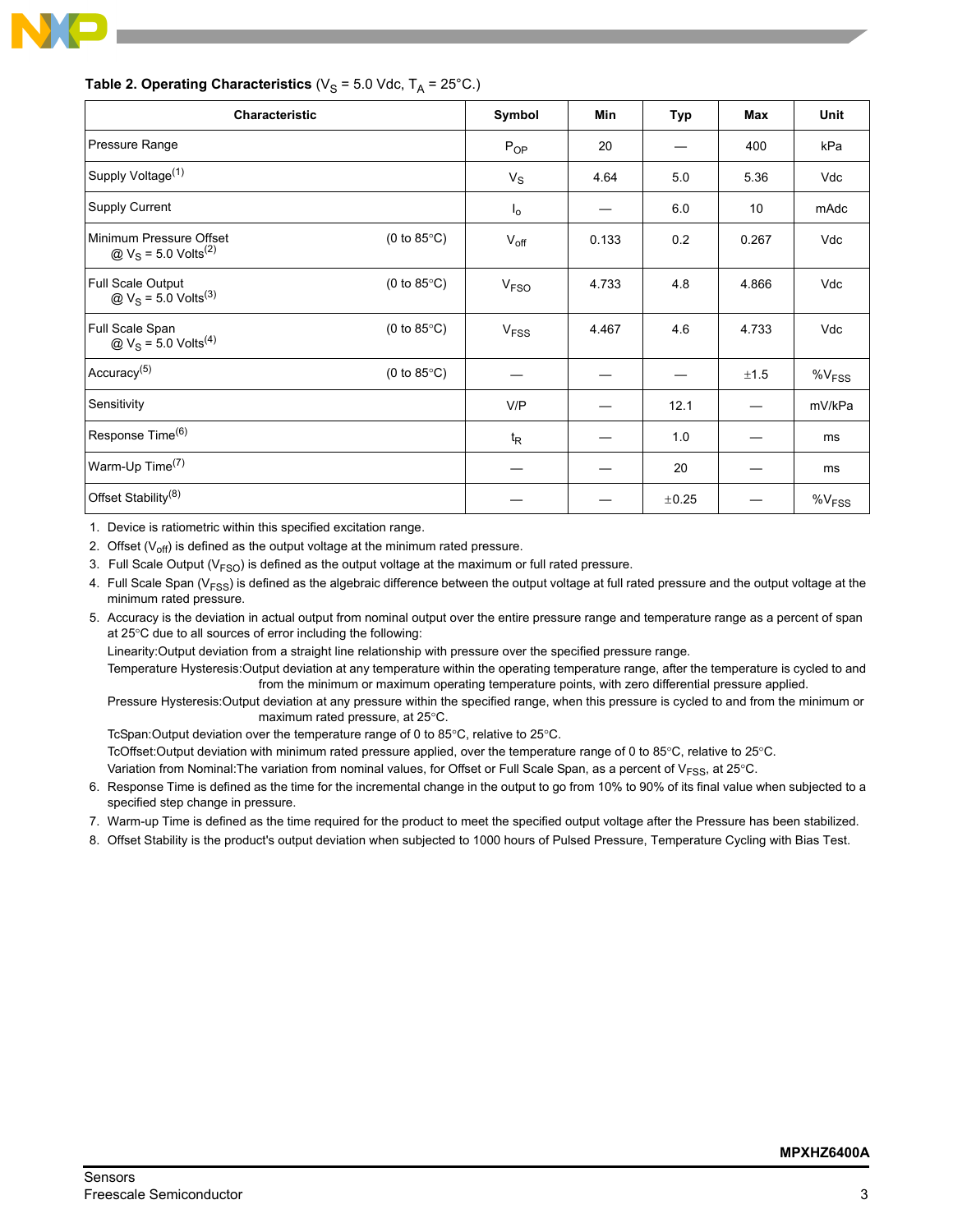

[Figure 2](#page-3-0) illustrates a typical application circuit (output source current operation).

Figure 3 shows the sensor output signal relative to pressure input. Typical minimum and maximum output curves are shown for operation over 0 to 85°C temperature range. The output will saturate outside of the rated pressure range.

A gel die coat isolates the die surface and wire bonds from the environment, while allowing the pressure signal to be

transmitted to the silicon diaphragm. The MPXHZ6400A series pressure sensor operating characteristics, internal reliability and qualification tests are based on use of dry air as the pressure media. Media other than dry air may have adverse effects on sensor performance and long-term reliability. Contact the factory for information regarding media compatibility in your application.



**Figure 2. Typical Application Circuit (Output Source Current Operation)**

<span id="page-3-0"></span>

**Figure 3. Output versus Absolute Pressure**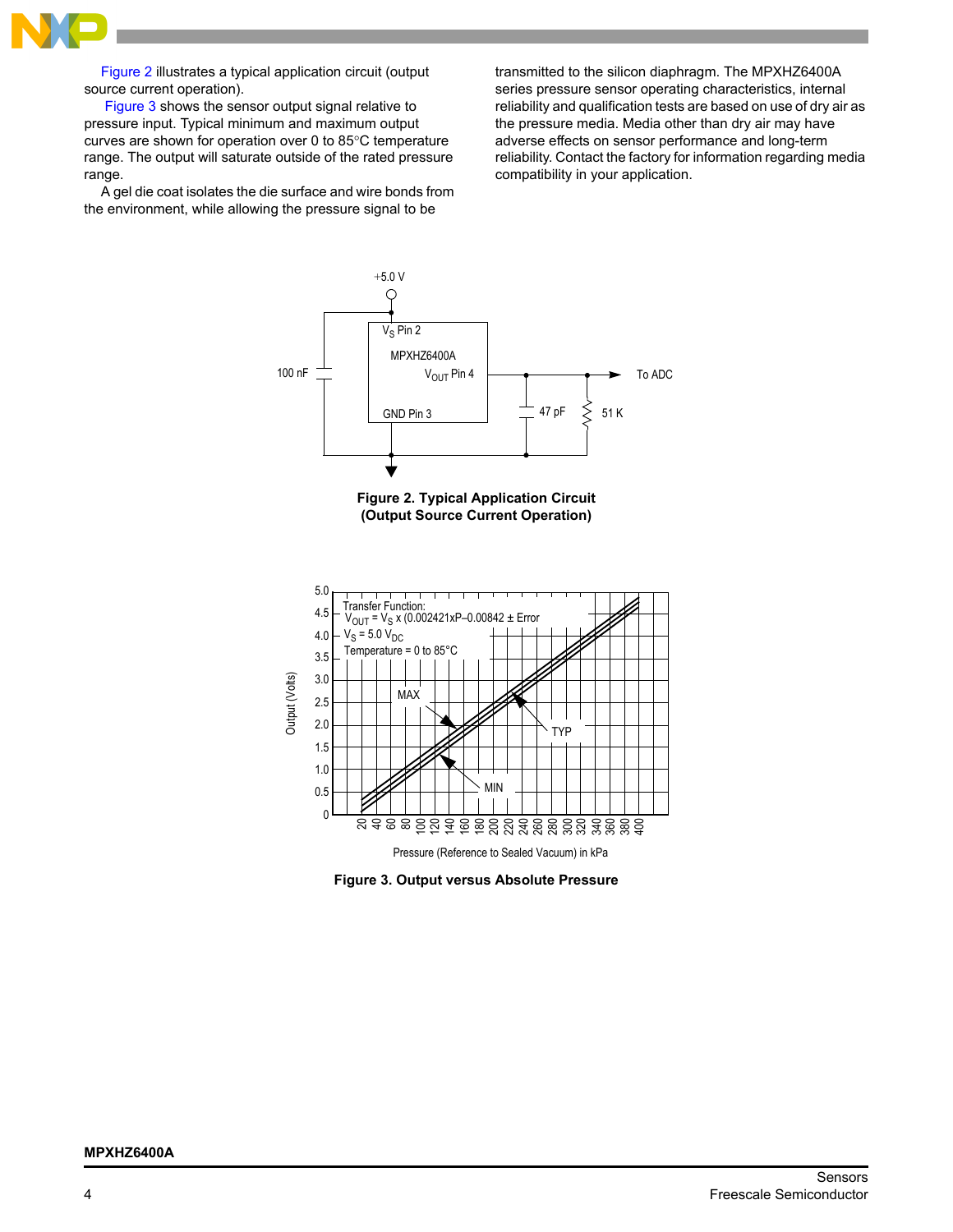

# **SURFACE MOUNTING INFORMATION**

#### **Minimum Recommended Footprint for Super Small Outline Packages**

Surface mount board layout is a critical portion of the total design. The footprint for the semiconductor package must be the correct size to ensure proper solder connection interface between the board and the package. With the correct pad geometry, the packages will self-align when subjected to a solder reflow process. It is always recommended to fabricate boards with a solder mask layer to avoid bridging and/or shorting between solder pads, especially on tight tolerances and/or tight layouts.



## **MPXHZ6400A**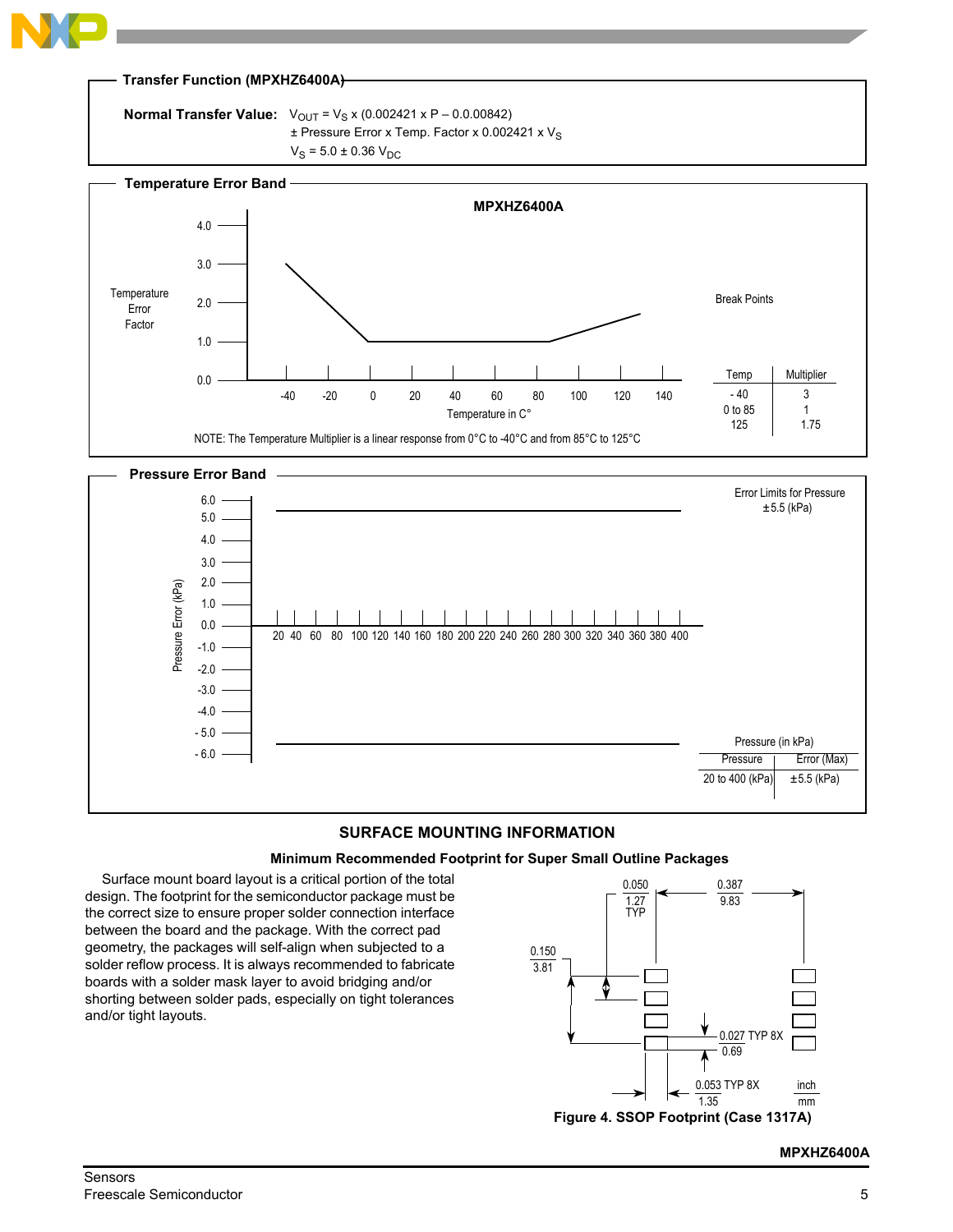

**PACKAGE DIMENSIONS**



| © FREESCALE SEMICONDUCTOR, INC.<br>ALL RIGHTS RESERVED.<br>MECHANICAL OUTLINE |  |                     | PRINT VERSION NOT TO SCALE           |        |  |
|-------------------------------------------------------------------------------|--|---------------------|--------------------------------------|--------|--|
| TITIF:                                                                        |  |                     | DOCUMENT NO: 98ARH99089A             | RFV: C |  |
| 8 LD. PORTED SSOP                                                             |  |                     | CASE NUMBER: 1317A-03<br>24 MAY 2005 |        |  |
|                                                                               |  | STANDARD: NON-JEDEC |                                      |        |  |

PAGE 1 OF 2

## **CASE 1317A-03 ISSUE C SUPER SMALL OUTLINE PACKAGE**

#### **MPXHZ6400A**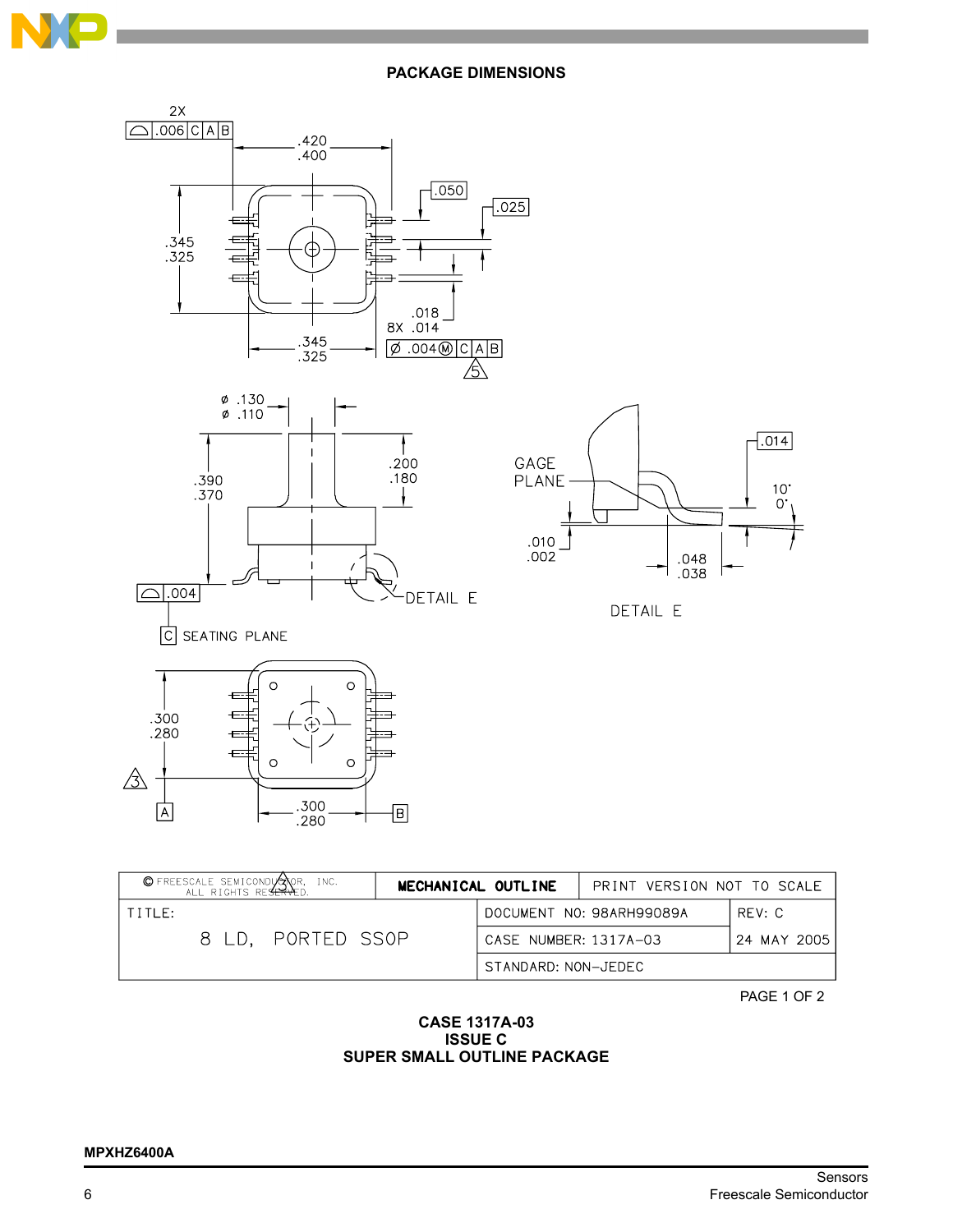

#### NOTES:

- 1. ALL DIMENSIONS IN INCHES.
- 2. DIMENSIONING AND TOLERANCING PER ASME Y14.5M-1994.
- DIMENSIONS DO NOT INCLUDE MOLD FLASH OR PROTRUSIONS.<br>MOLD FLASH OR PROTRUSION SHALL NOT EXCEED .006 INCHES PER SIDE.  $\frac{1}{3}$
- 4. ALL VERTICAL SURFACES TO BE 5' MAXIMUM.
- DIMENSION DOES NOT INCLUDE DAMBAR PROTRUSION.<br>ALLOWABLE DAMBAR PROTRUSION SHALL BE .008 INCHES MAXIMUM.  $/$ 5 $\lambda$

| © FREESCALE SEMICONDUCTOR, INC.<br>ALL RIGHTS RESERVED. | MECHANICAL OUTLINE  | PRINT VERSION NOT TO SCALE |             |
|---------------------------------------------------------|---------------------|----------------------------|-------------|
| TITIF:                                                  |                     | DOCUMENT NO: 98ARH99089A   | RFV: C      |
| 8 LD. PORTED SSOP                                       |                     | CASE NUMBER: 1317A-03      | 24 MAY 2005 |
|                                                         | STANDARD: NON-JEDEC |                            |             |

PAGE 2 OF 2

### **CASE 1317A-03 ISSUE C SUPER SMALL OUTLINE PACKAGE**

#### Sensors Freescale Semiconductor 7